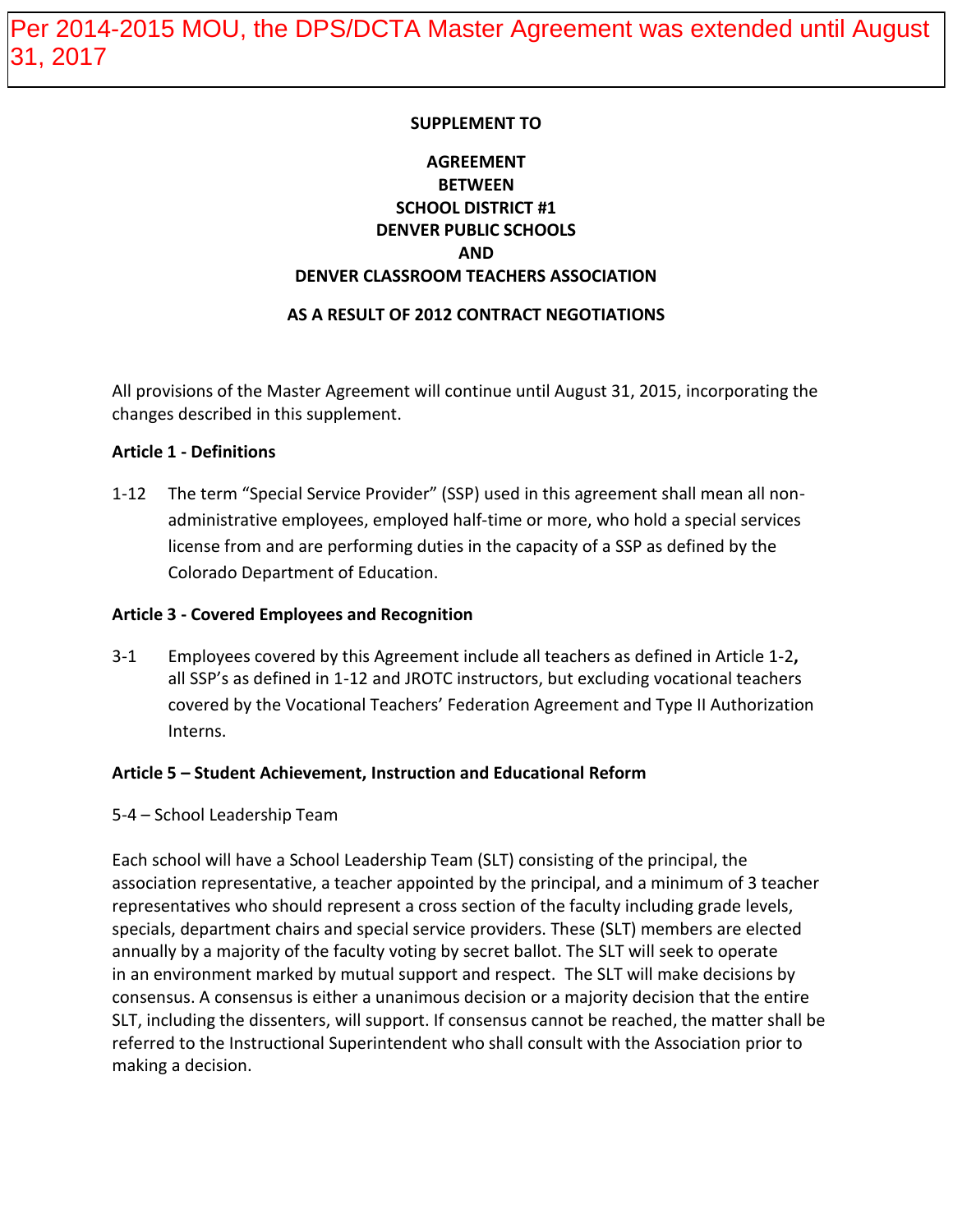The SLT will meet regularly their responsibilities shall include:

- a. Review data and collaborate in the development of the School Improvement Plans;
- b. Review and collaborate on the design of the school's schedule, including but not limited to:
	- student schedule
	- teacher schedule
	- professional development plan and schedule within the workday and/or workweek
	- Other operational and professional functions (eg. committee meetings, faculty/staff meetings, grade-level meetings, vertical team meetings, departmental meetings, planning with instructional personnel, data teams)

The SLT shall take into consideration other professional development and teacher obligations in scheduling this time;

- c. Review and collaborate on the implementation of the District's instructional program as it specifically applies to classrooms and grades at the school including prioritizing and sequencing activities within the teacher work week
- d. Collaborate to identify strategies for increasing enrollment at the school;
- e. Collaborate to develop communication strategies for regularly reporting student progress to parents;
- f. Collaborate to implement best instructional practices;
- g. Perform additional duties as outlined in Article 8.

### **Article 8 – Professional Standards**

#### 8-2 (2) Deleted

- 8-3 Increases to individual planning time:
	- For Secondary Teachers: Each secondary school teacher shall receive a minimum of three-hundred-forty-five (345) minutes of self-directed instructional planning time per week. Within the three-hundred-forty-five-minutes per week, each teacher shall receive a minimum of forty (40) minutes of uninterrupted, self-directed instructional planning time per day scheduled during the student school contact day. If that is not possible, some of the uninterrupted block of forty (40) minutes may be scheduled outside the student contact day.
	- For Elementary/ECE/K-8 Teachers: Each elementary/ECE/K-8 school teacher shall receive a minimum of three hundred (300) minutes of self-directed instructional planning time per week. Within the three-hundred-minutes per week, each teacher shall receive a minimum of forty (40) minutes of uninterrupted, self-directed instructional planning time per day scheduled during the student school contact day.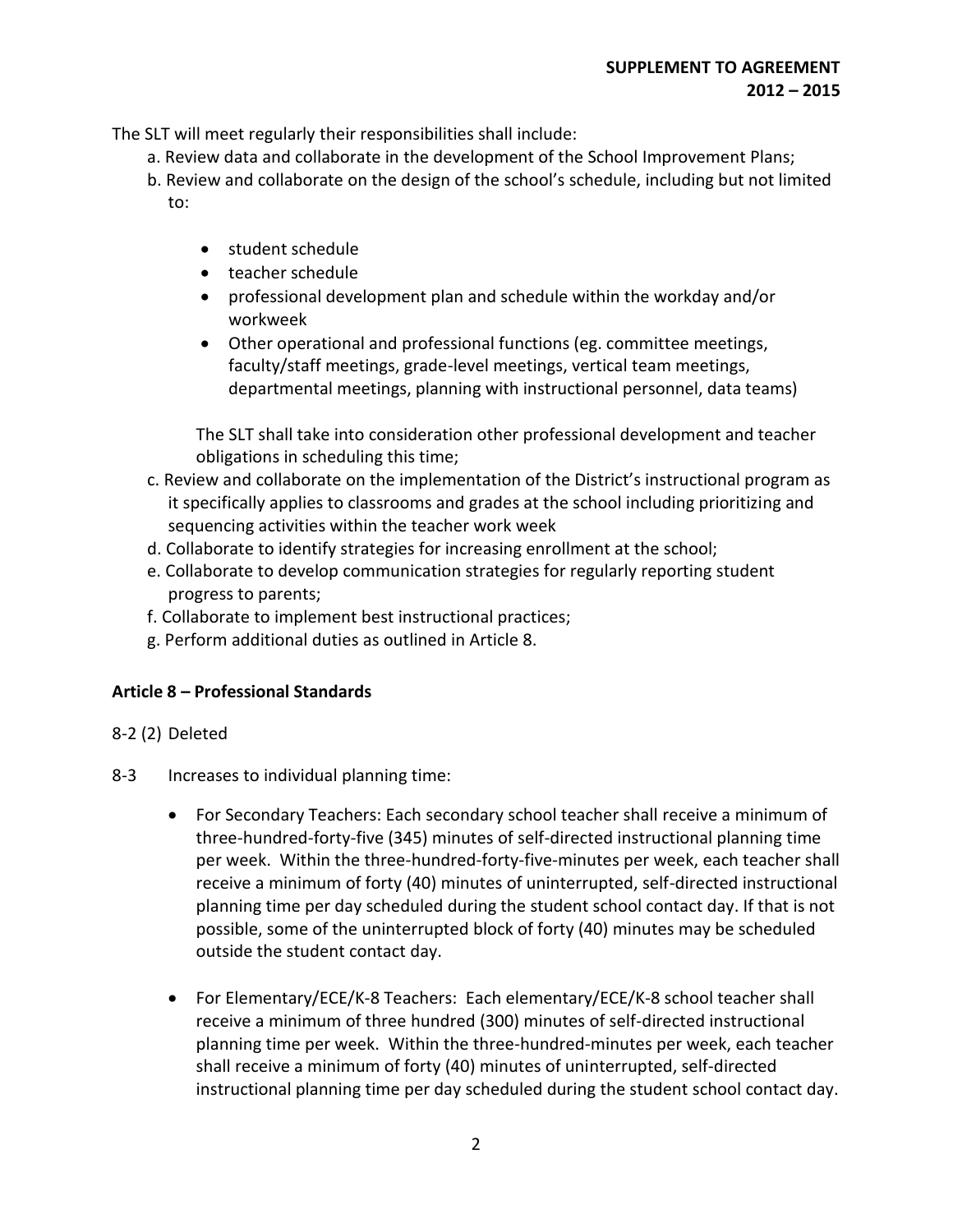If that is not possible, some of the uninterrupted block of forty (40) minutes may be scheduled outside the student contact day.

- The District recognizes the importance of having time for instructional planning. When feasible and appropriate, schools may extend the amount of planning time available, especially for elementary/ECE/K-8 school teachers.
- The parties recognize that in order to maximize student learning, educators need an opportunity to participate in meaningful, authentic, collaborative planning that enhances instruction and takes into account teachers' individual pedagogical needs.

## **Article 32 - Extra Duty Compensation**

32-7 Extended Learning Opportunity. For the 2012-2013 school year, the hourly rate paid to teachers in the 2012-13 Extended Learning Opportunity Pilot will be \$28.00 per hour for hours worked according to their school's ELO plan over the 40 hour work week that are subject to the hourly rate.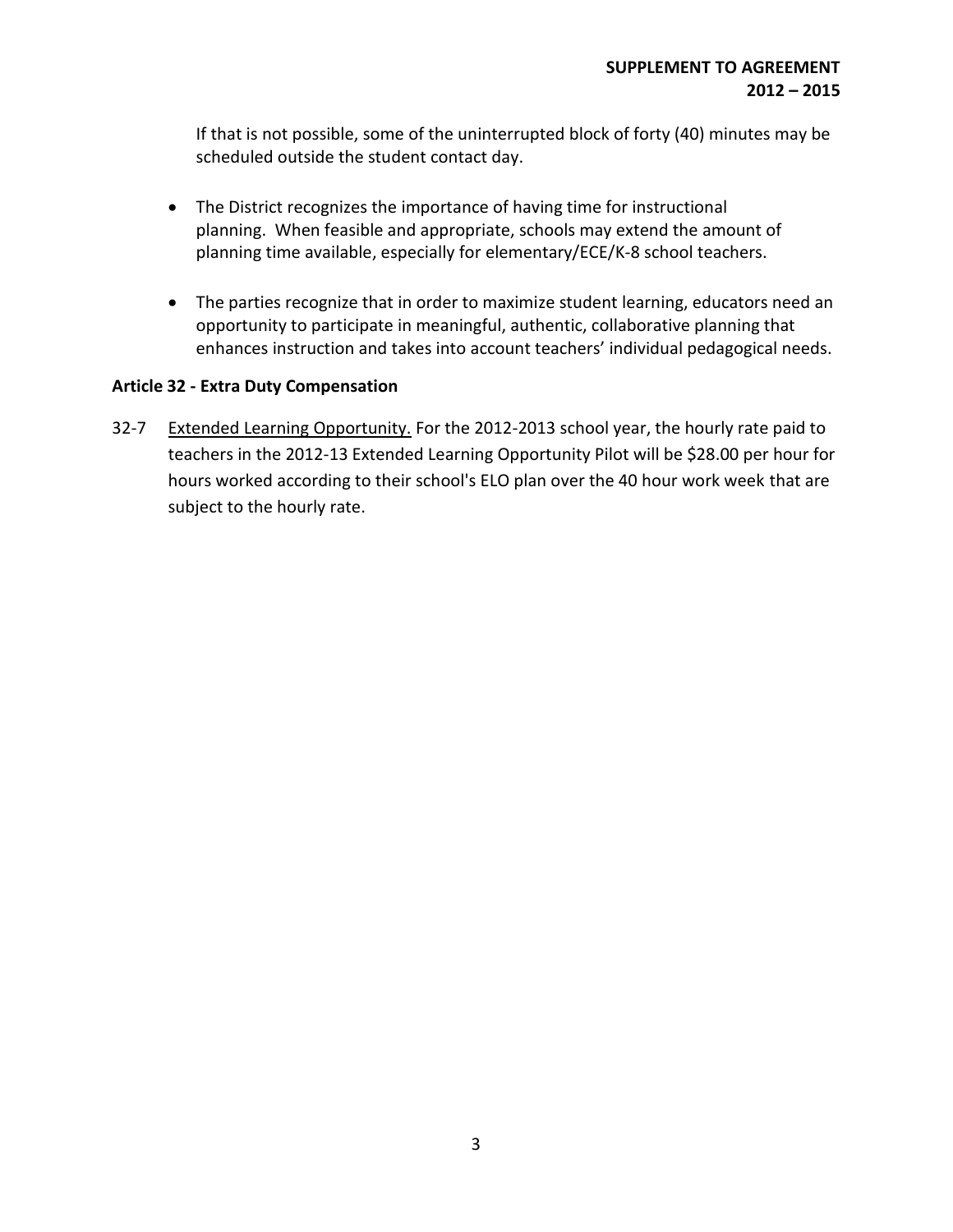### **APPENDIX A – Extended Leaves of Absence**

#### Medical Leaves of Absence

Certain teachers are eligible for benefits under the Family and Medical Leave Act (FMLA). An employee who is taking FMLA leave because of the employee's own serious health condition or the serious health condition of a family member must use all paid sick, personal and vacation leave (in that order) prior to being eligible for unpaid leave. Paid leave runs concurrently with and does not extend the duration of the leave.

The District shall at the time of approving the teacher's request for such leave, give the teacher written notice specifying which portion of such leave will be designated as FMLA leave. Other provisions of FMLA and District policy may apply to the FMLA portion of the leave. Please see Board of Education Policy GBGF- Family and Medical Leave for more information on district FMLA policy.

Available Medical Leave Types:

#### 1. Maternity, Paternity and Adoption Leave.

All teachers employed half-time or more will be (provided all eligibility requirements are met) granted maternity, paternity and/or adoption leave for up to one (1) year, without pay or increment, when requested in writing.

- a. A request for maternity, paternity or adoption leave must be presented to the District at least thirty (30) days prior to the date on which the requested leave will commence. Exceptions will be made in the event of unforeseen medical complications.
- b. The period of probation for a teacher will be extended in accordance with the length of leave of absence pursuant to the Colorado Revised Statutes 22-63-203
- c. The teacher will remain as part of their school staff while on leave. To the extent the vacated position requires a replacement, it will be posted and filled using a placeholder, eligible for mutual consent, for the remainder of the semester or school year unless the teacher indicates he/she will return within 90 school days, in which case the position will be filled on a temporary basis until the regular teacher returns. In no case will the teacher's position with the district be held for more than one (1) year.

### 2. Family Illness Leave.

A leave of absence of up to one (1) year, without pay or increment, will be granted to teachers (provided all eligibility requirements are met) for the purpose of caring for a sick member of the teacher's immediate family, as defined under the Family and Medical Leave Act (FMLA), who is suffering from a serious medical condition. The teacher will remain as part of their school staff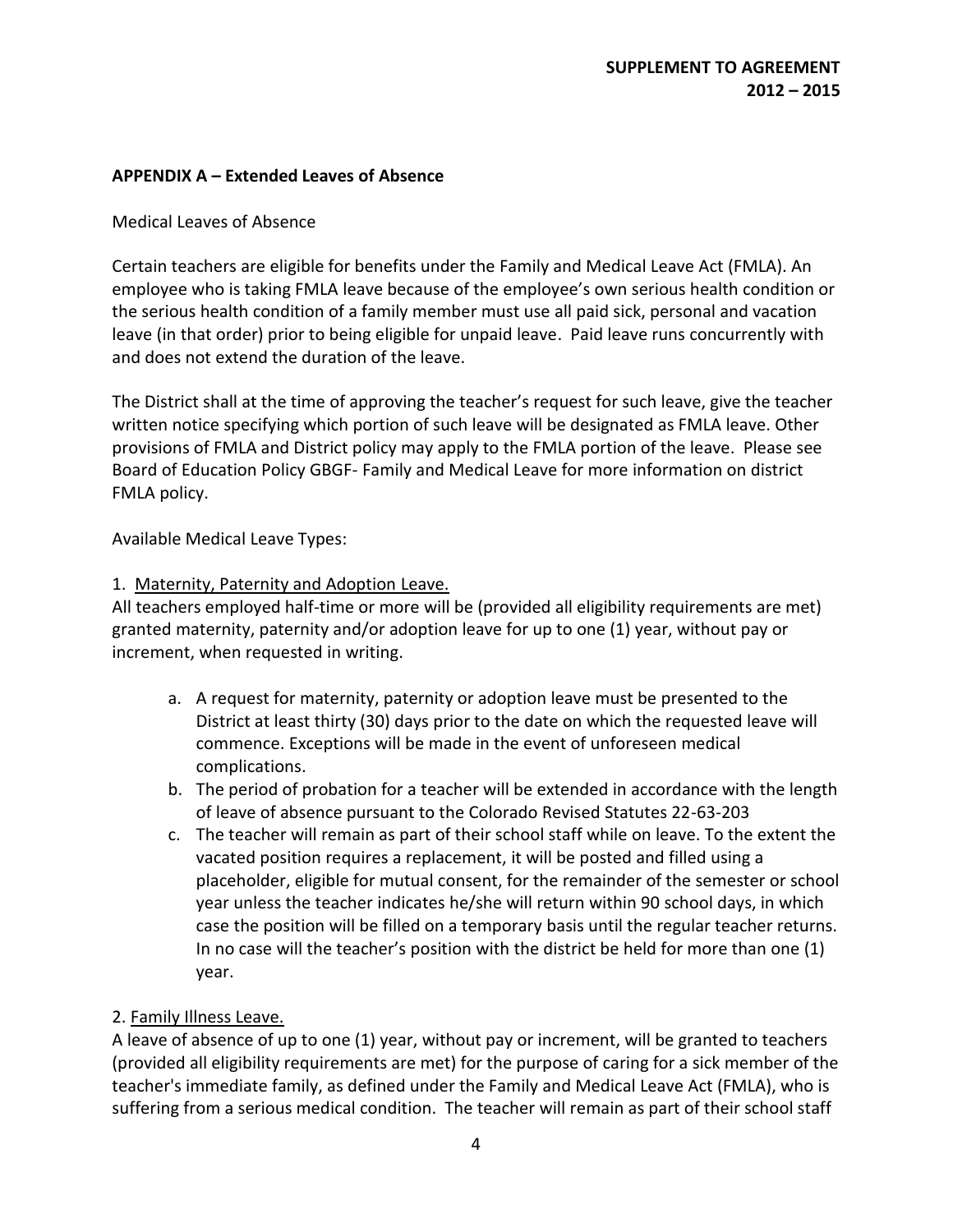while on leave. To the extent the vacated position requires a replacement, it will be posted and filled using a placeholder, eligible for mutual consent, for the remainder of the semester or school year, unless the teacher indicates he/she will return within 90 school days, in which case the position will be filled on a temporary basis until the regular teacher returns. In no case will the teacher's position with the district be held for more than (one) 1 year. The period of probation for a teacher will be extended in accordance with the length of leave of absence pursuant to the Colorado Revised Statutes, 22-63-203.

#### 3. Extended Personal Illness Leave.

Any teacher who suffers from a serious medical condition and such condition extends beyond accumulated sick leave allowable, will be granted a leave (provided all eligibility requirements are met) of absence of up to one (1) year without pay or increment.

- a. Request for such leave must be accompanied by a statement from an attending physician that such leave is medically necessary.
- b. Request for such leave must also be approved by the Department of Human Resources. An external consultant may be used, but the District will make the final decision.
- c. The teacher will remain as part of their school staff while on leave. The vacated position will be posted and filled using a placeholder, eligible for mutual consent for the remainder of the semester or school year, unless the teacher indicates he/she will return within 90 school days, in which case the position will be filled on a temporary basis until the regular teacher returns. In no case will the teacher's position with the district be held for more than one (1) year. The period of probation for a teacher will be extended in accordance with the length of leave of absence pursuant to the Colorado Revised Statutes 22-63-203.
- 4. Extended Personal Illness Leave and Coverage by Short and Long-Term Disability Insurance.
	- a. Short-term disability insurance is available to certain members of Colorado PERA. Certain rules & restrictions apply. See [www.copera.org](http://www.copera.org/) for more information.
	- b. Long-Term Disability is available through Denver Public Schools to a full-time contract employee or long term substitute teacher assigned to a vacant position with an expected duration of at least 16 days.
		- i. Eligibility waiting period: Full time employees are eligible for this benefit upon completion of three months of continuous service. Additionally, you must be off work due to disability for 3 months before payments begin (if approved). See [http://hr.dpsk12.org/health\\_leaves](http://hr.dpsk12.org/health_leaves) to review the Long term disability insurance handbook.
		- ii. Employees approved for short or long-term disability insurance will need to do so concurrently with FMLA and/or an extended personal illness leave as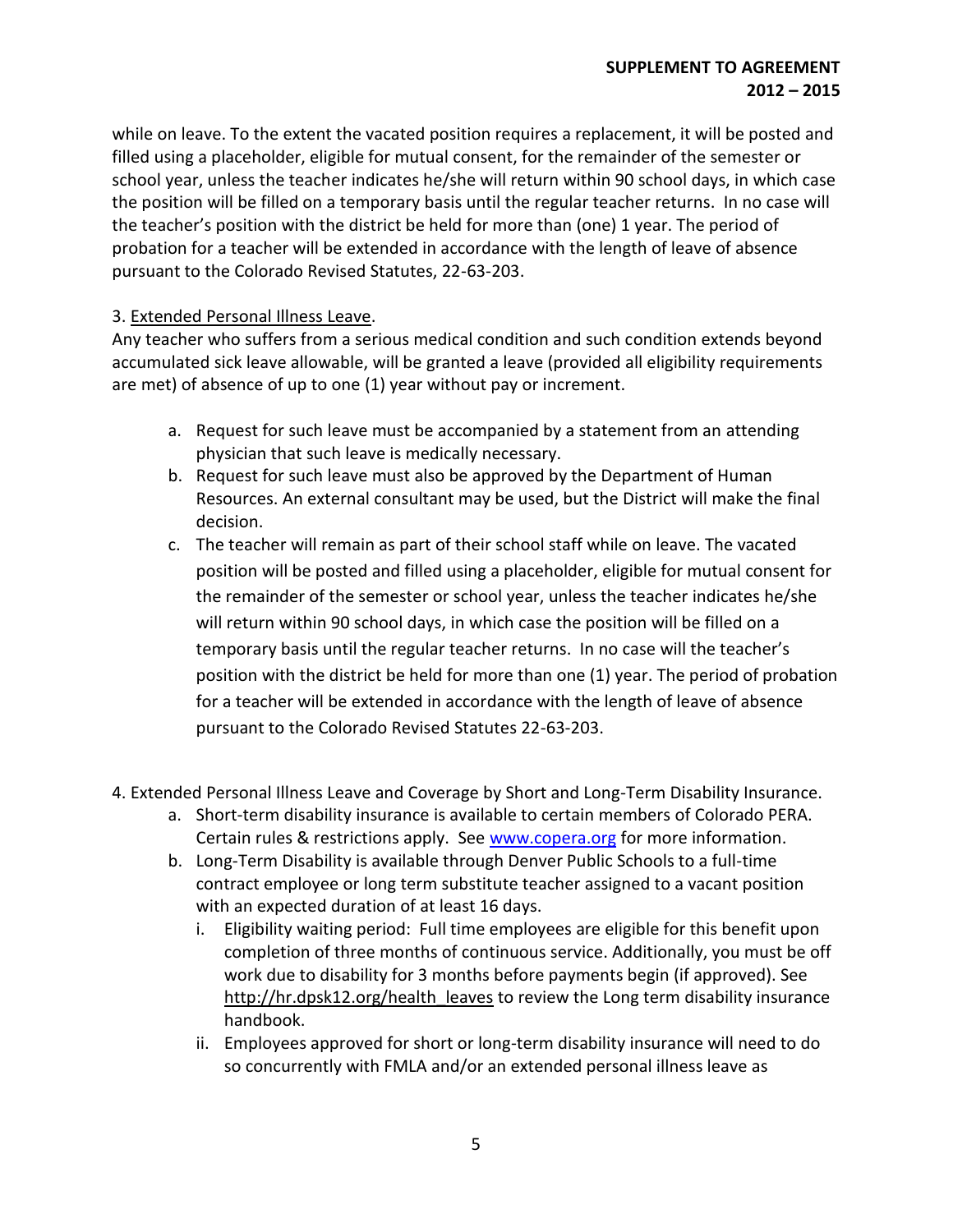described in item 3 above. In no case will a teacher's position with the district be held for more than one (1) year.

#### Non-Medical Leaves of Absence

Certain leaves for non-medical reasons are available to eligible employees upon request and approval from the Department of Human Resources.

#### Non-Medical Leave Types:

1. Association Activities Leave. The District agrees that up to three (3) teachers designated by the Association may, upon request, be granted a leave of absence for the duration of their term, without pay, for the purpose of engaging in Association activities, local, state, or national.

- a. Upon return from such leave, a teacher will be considered as if actively employed by the District during the leave, and will be placed on the salary schedule at the level the teacher would have achieved if the teacher had remained actively employed during the period of absence.
- b. When teachers indicate in writing, at the time of application for leave, that it is their desire, every reasonable effort will be made to return them to their vacated assignment. This provision applies only when leave is for up to one (1) full school year.

### 2. Military Leave.

Leave for military personnel will be handled in accordance with The Uniformed Services Employment and Reemployment Rights Act of 1994 (USERRA). As a matter of course the following will apply to all employees utilizing leave under USERRA:

- a. Employees who are inducted into the U.S. Armed Forces or who are reserve members of the U.S. Armed Forces or state militia groups will be granted leaves of absence for military service, training or other obligations in compliance with state and federal laws.
- b. These employees may use accrued vacation leave but are not required to do so.
- c. At the conclusion of the leave, employees generally have the right to return to the same position held prior to the leave or to positions with equivalent seniority, pay and benefits.
- d. Employees are requested to notify their supervisors as soon as they are aware of the military obligation. Generally, an employee retains a USERRA right to reemployment as long as the individual's cumulative length of military service does not exceed five years.
- e. Questions regarding military leave policy, applicable state and federal laws and continuation of benefits should contact Human Resources. Additional information can also be found at:<http://www.dol.gov/elaws/vets/userra/mainmenu.asp>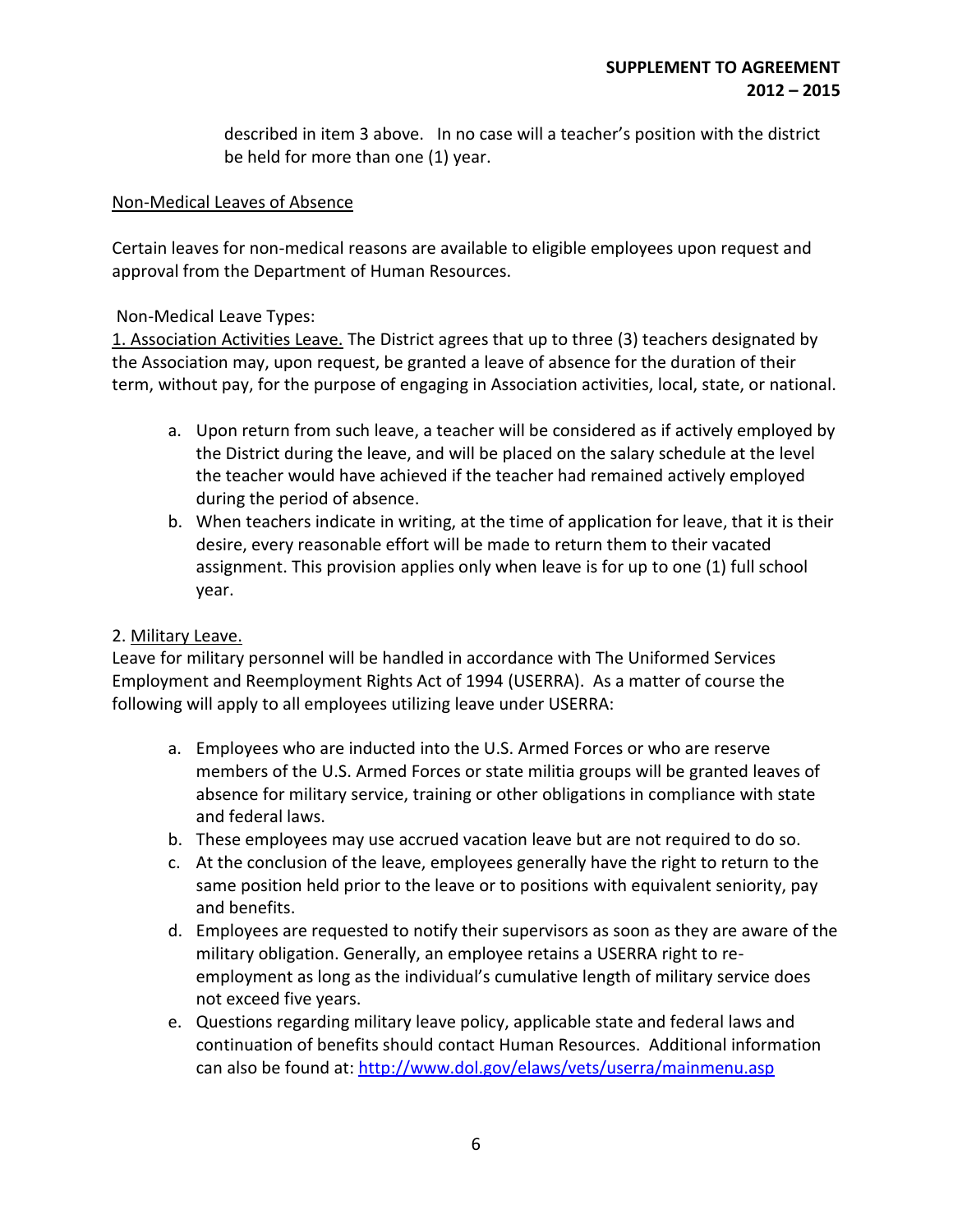## 3. General Leave

General leave of absence may be granted to a non-probationary teacher, as defined in Article 1- 1, without pay, increment, or benefits when such teacher identifies circumstances, which may require an extended absence from the District.

- a. A reasonable basis for general leave not covered by other leave of absence provisions must be provided during the time of application. Reasons for a general leave of absence could include the following:
	- Elective Office Leave
	- Travel, Study or Research Leave
	- Corporate Internship Leave
	- \*Overseas Dependent Schools Leave: Upon return, the teacher shall be placed on the appropriate step of the salary schedule as though the teacher had remained actively employed during the period of absence.
	- ACTION Programs Leave (Peace Corps, Vista, etc.) Upon return from such leave, a teacher will be placed on the salary schedule at the level the teacher would have achieved had the teacher remained actively employed during the period of absence
- b. Applications for general leave of absence must be filed by the date established by the Department of Human Resources for making such application, except in case of extreme emergency.
- c. General leave of absence will be for one (1) semester or one (1) year. Return from such leave can be only at the beginning of a semester.
- d. The teacher will remain as part of their school staff while on leave. The vacated position will be posted and filled using a placeholder, eligible for mutual consent, for the remainder of the semester or school year(s), unless the teacher indicates he/she will return within 90 school days, in which case the position will be filled on a temporary basis until the regular teacher returns. In no case will the teacher's position be held for more than one school year.
- e. Time spent on a general leave of absence will not be accredited for seniority purposes with the exception of action programs and overseas dependent school leave.

### Additional Extended Leave Conditions.

The following conditions shall apply to all extended leaves of absence:

a. All requests for extended leaves of absence will be applied for and granted in writing through the Department of Human Resources.

b. The time spent on extended leaves of absence shall not be counted towards the requisite probationary period for obtaining non-probationary teacher status. c. No combination of leaves of absence shall exceed one (1) year.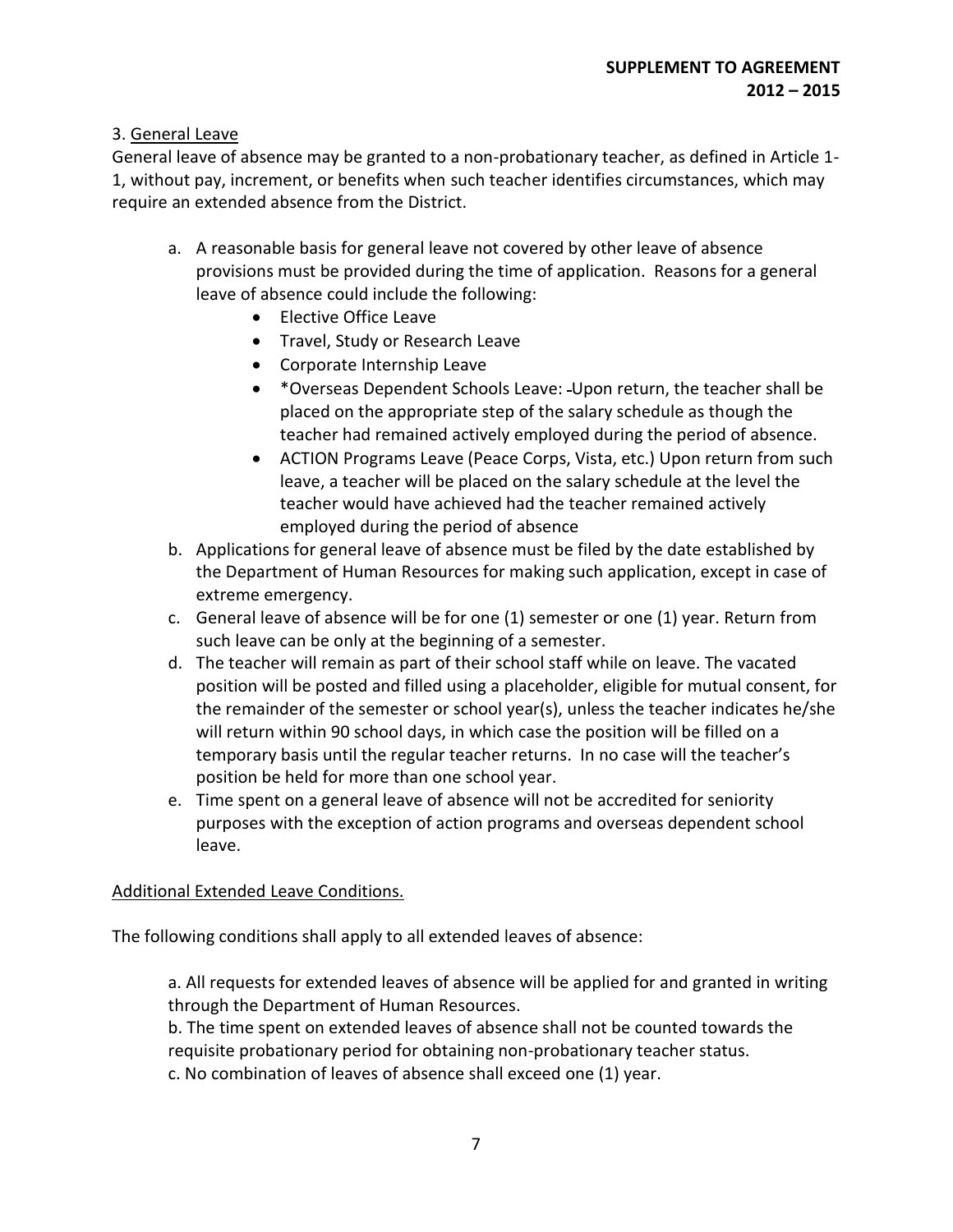### **SUPPLEMENT TO AGREEMENT 2012 – 2015**

d. Teachers shall continue to accrue seniority in the District while on approved extended leaves, except that seniority shall not accrue while a teacher is on general leave. e. Except to the extent required pursuant to the Family and Medical Leave Act (FMLA), employee benefits will not be provided to a teacher while on an unpaid extended leave of absence.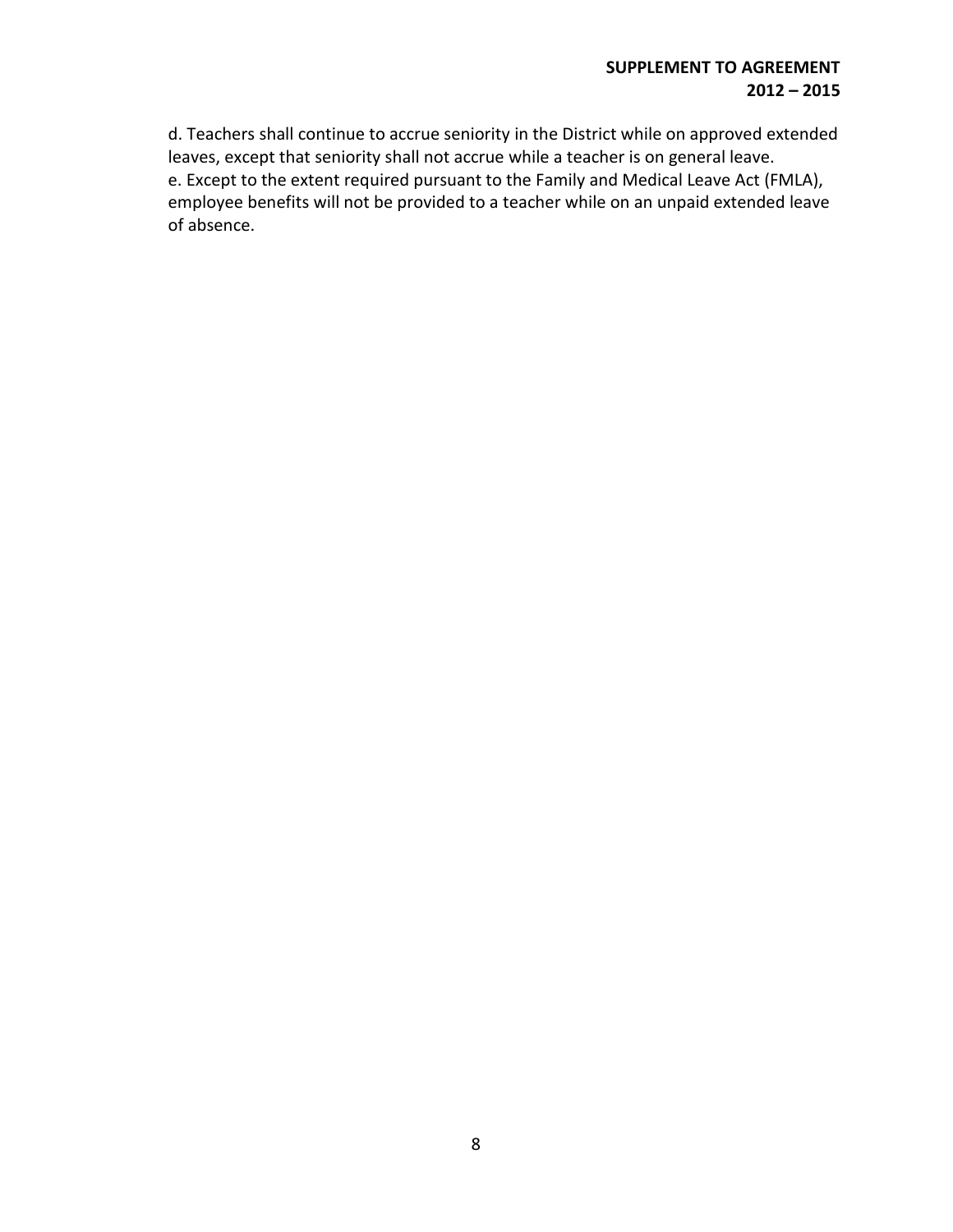## **ADDENDUM – SPECIAL SERVICE PROVIDERS (NEW LANGUAGE)**

## **Statement of Beliefs**

The District and the Association recognize the valuable contribution that special service providers bring to our schools and to improving student achievement. Therefore, the Board and the Association are committed to providing schools with both multidisciplinary teams and staffing ratios that lead the Denver metropolitan area.

## **Employment**

Special Service Providers (SSP's). SSP's shall be hired, assigned and transferred according to written procedures made available to all employees. These procedures will outline the processes used during the staffing cycles; including the following:

- Hiring
- Reduction in Building/Department (RIB),
- Placement/Reassignment

### **Probationary Period**

SSP's will serve a 3 year probationary period during which their employment can be terminated in accordance with board policy. Those SSP's hired after October 1 who work 120 days of any year will not have that year count towards the 3 year probationary period.

After the 3 year probationary period, SSP's will be awarded continuing service status with the district. At that time, dismissal actions will be processed in accordance with Board of Education policy GDQD & GDQD-R. See http://www.dpsk12.org/policies/ for more information.

### **Collaboration**

Department Leadership Team-

Each functional area within the Division of Student Services will have a Department Leadership Team (DLT). Functional areas are defined as: School Psychology, School Social Work, School Occupational Therapy/Physical Therapy, School Speech language Pathology, Audiology, and School Nursing,

The DLT will be comprised of the functional director and/or manager/supervisor, the functional area association representative, a SSP appointed by the functional director and/or manager, and a minimum of three representatives elected annually by secret ballot vote of the SSP's in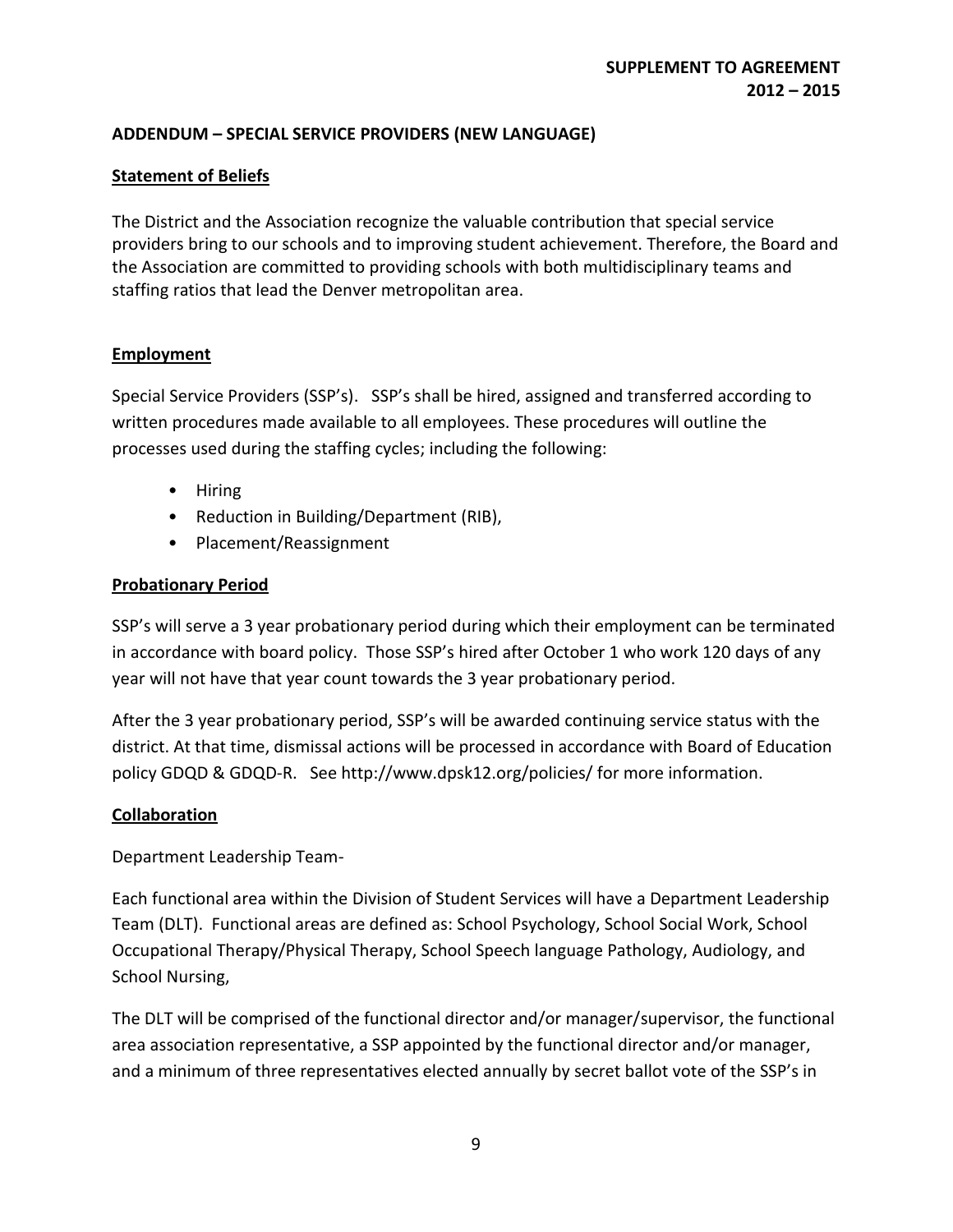the functional areas. The DLT will seek to operate in an environment marked by mutual support and respect.

The role of the DLT will be to:

- Collaborate with Student Services Leadership around identifying best practices of service delivery the respective functional area.
- Review and collaborate with Student Services Leadership around the processes for hiring, assignment, transfer, and workload expectations including assignments less than five days.
- Review and collaborate with Student Services Leadership regarding professional development plans for their respective functional area.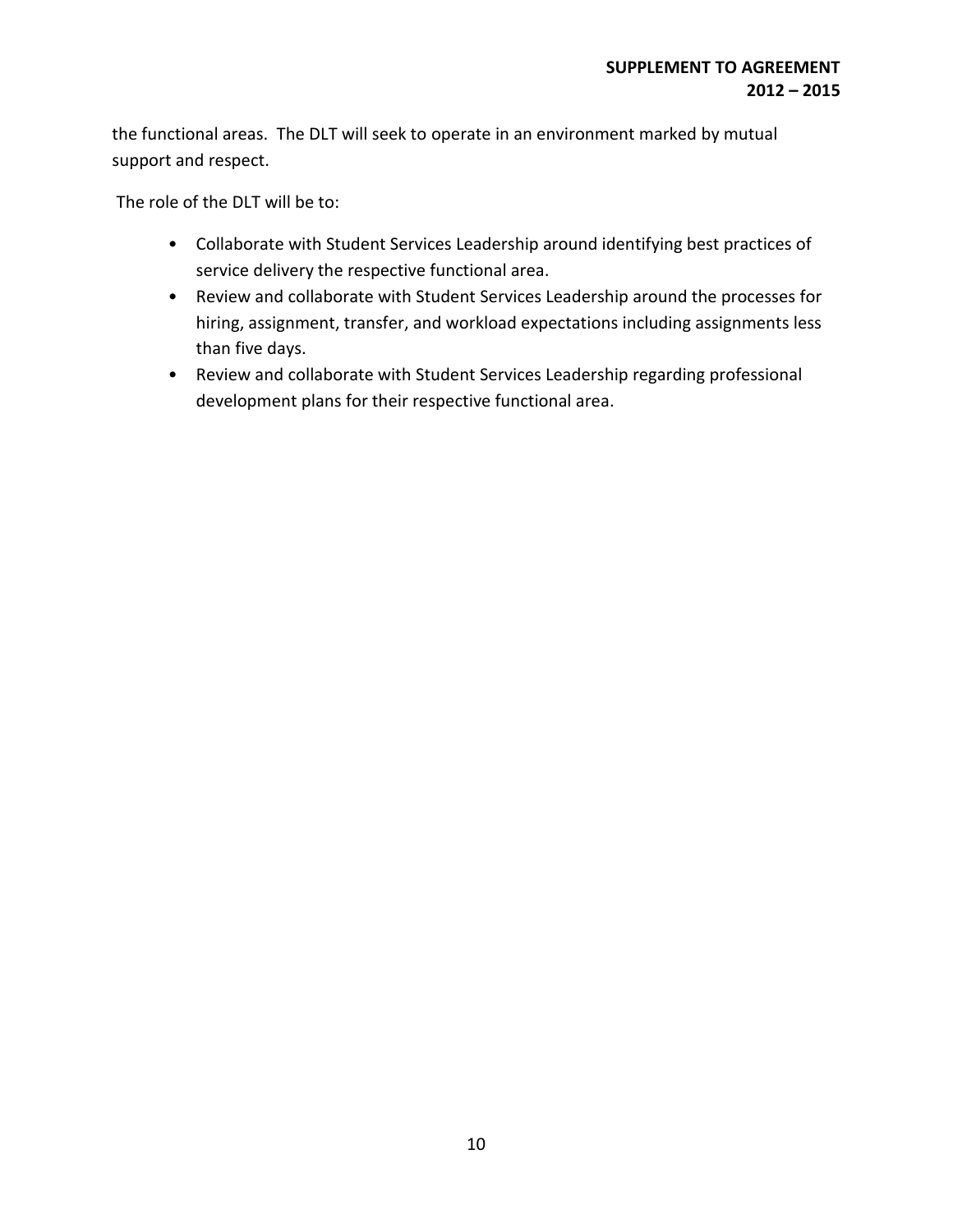### **COMPENSATION**

## **2012-2013**

Teachers and special service providers under the DPS/DCTA Agreement shall receive the following compensation for the 2012-13 contract year:

- For teachers/special service providers on the master salary schedule:
	- o Steps/lanes/longevity beginning in September 2012
	- $\circ$  If November 2012 mill levy is approved, an additional one percent (1%) cost of living ("COLA") increase retroactive to September 2012 to be paid by January 31, 2013
- For teachers/special service providers in ProComp:
	- o ProComp base building incentives (e.g., CPE, SGO, PDU, Advanced Degrees) to be paid beginning in September 2012
	- $\circ$  For teachers who completed 14 credited years of service before September 1, 2012, PDUs and SGOs (if two objectives met) paid as stipends in 2011-12 will be converted to base building increases in September 2013. The parties agree that similar steps will be taken in future years to ensure all teachers will be eligible for 14 years of PDU base building.
	- o Non-base building ProComp incentives as earned
	- $\circ$  If November 2012 mill levy approved, an additional one percent (1%) COLA increase to be applied to ProComp index retroactive to September 2012 to be paid by January 31, 2013
- District to pay total SAED employee contribution to PERA, including the 0.5% increase to the SAED effective in January 2013
- \$20 increase to benefits subsidy to \$62/month (includes addition of \$15/month earlier this year)

## **2013-14 and 2014-2015**

Teachers and special service providers under the DPS/DCTA Agreement shall receive the following financial agreement for the 2013-14 and 2014-15 contract years:

- *For teachers/special service providers on master salary schedule*:
	- o Steps/lanes/longevity in September 2013 and September 2014